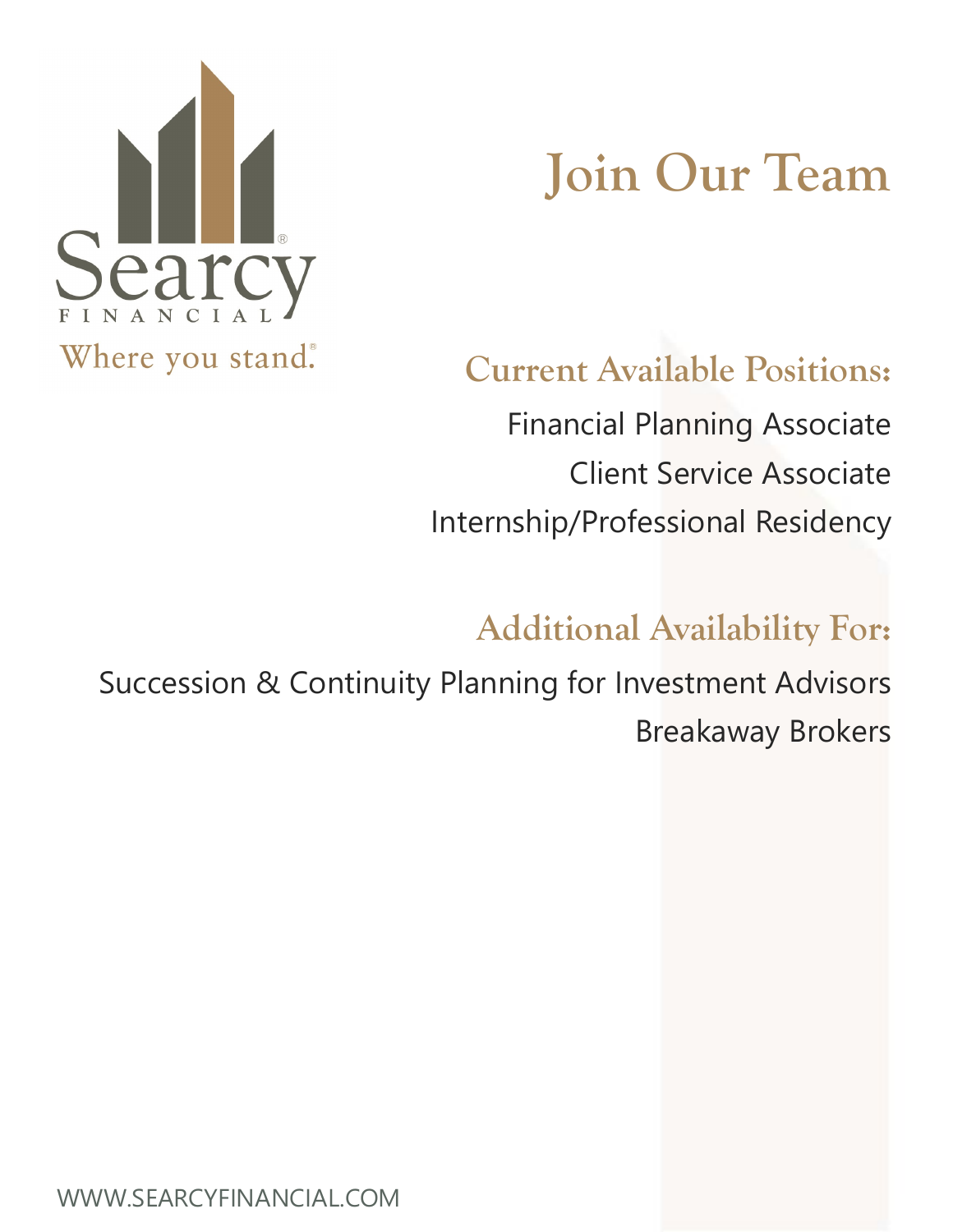### **Financial Planning Associate**



Where you stand.

Are you ready to take the next step in your career as a financial planner? Or have you been working at a firm that's just not quite the right fit for you and you're looking for a company that aligns better with your values?

This is a perfect position for anyone looking to advance their career and have an opportunity to expand on their education and experience in financial planning. The position provides support to clients and Lead Advisors, including organizing client meetings, collecting client data, responding to administrative client queries, preparing client correspondence and reporting, investment research, and supporting firm-level initiatives. If you're looking for a fast-paced and challenging career opportunity, this could be a perfect fit. A detailed personal development plan, weekly one-on-one meetings, annual employee review meetings, quarterly personal development initiatives, and ongoing training and mentoring make this firm a great place to learn and grow.

This position is a steppingstone for eventual advancement into a Lead Advisor role and expanded client relationship management responsibilities for the right candidate.

Candidates must have a bachelor's degree in human ecology, financial planning, psychology, finance or another related field. All candidates must have a FINRA series 65 or be able to pass the exam as a prerequisite to employment. CFP® professionals (or those eligible to become CFP® professionals once experience requirements are met) are preferred.

Those interested should click the link below and complete each step of the application process: [https://](https://go.apply.ci/s/2A0E060000) [go.apply.ci/s/2A0E060000](https://go.apply.ci/s/2A0E060000)

Searcy Financial Services, Inc. enforces a strict no tobacco policy (including e-cigarettes) both at work and after hours. Please do not apply for this position if you will not abide by this policy.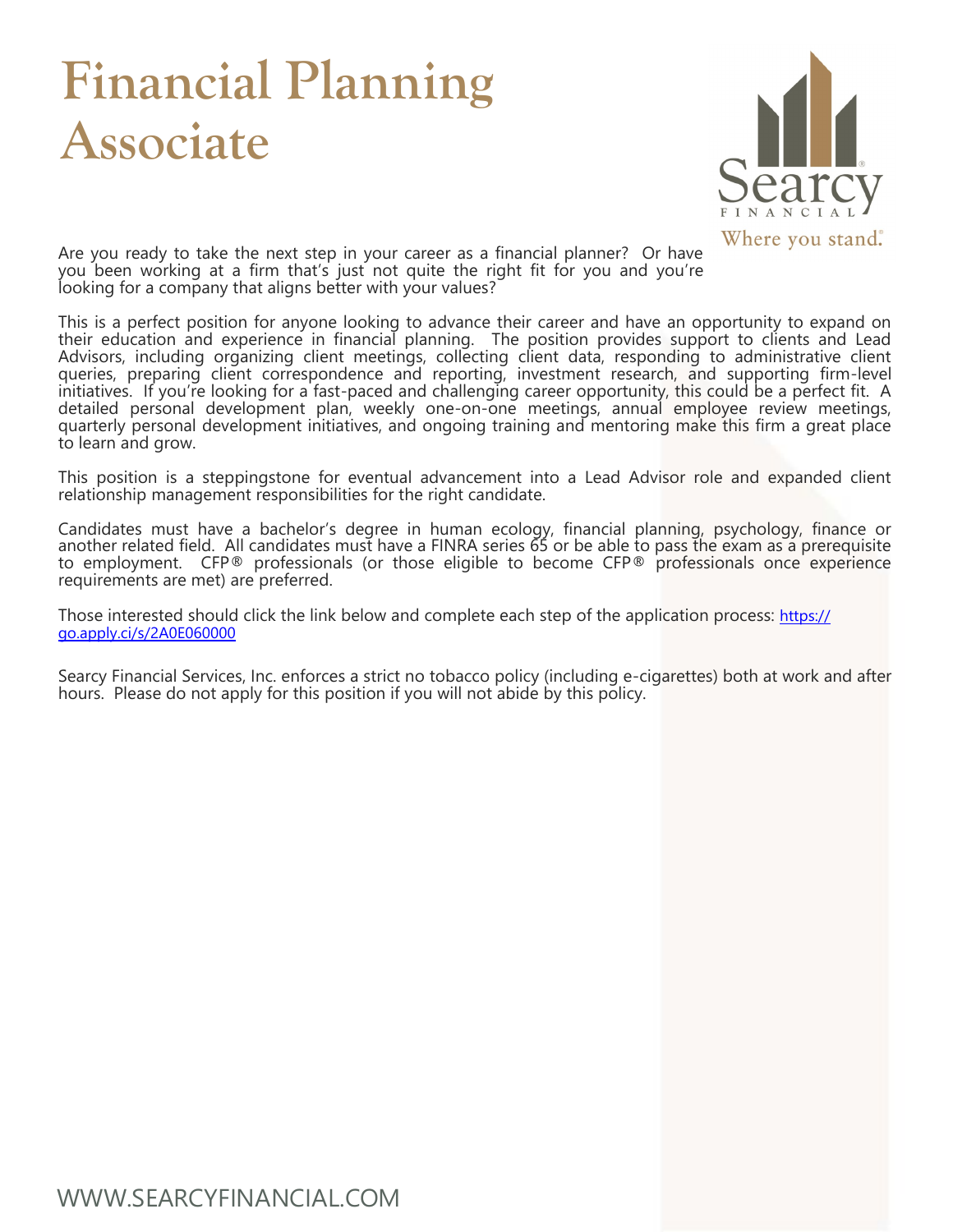## **Internship/ Professional Residency**



Are you looking for a better understanding of the roles, responsibilities and functions within an independent RIA firm?

An internship with the Searcy group of companies exposes students to a broad range of responsibilities. You will be trained on both the "why" and "how" of firm operations before carrying out these responsibilities which may include new client set-up, set-up and maintenance of financial plans, ongoing account maintenance and client service requests, investment research and reporting, and supporting firm-level initiatives. We pride ourselves on being a strengths-based firm, so personal development and mentoring will be a good portion of the internship experience. You will also learn the requirements necessary for future positions and career paths within the firm.

Note: Full-time positions are limited and in high demand, so dress to impress and put your best foot forward during your time as an intern.

Those interested should click the link below and complete each step of the application process: [https://](https://go.apply.ci/s/2A0E060000) [go.apply.ci/s/2A0E060000](https://go.apply.ci/s/2A0E060000)

Searcy Financial Services, Inc. enforces a strict no tobacco policy (including e-cigarettes) both at work and after hours. Please do not apply for this position if you will not abide by this policy.